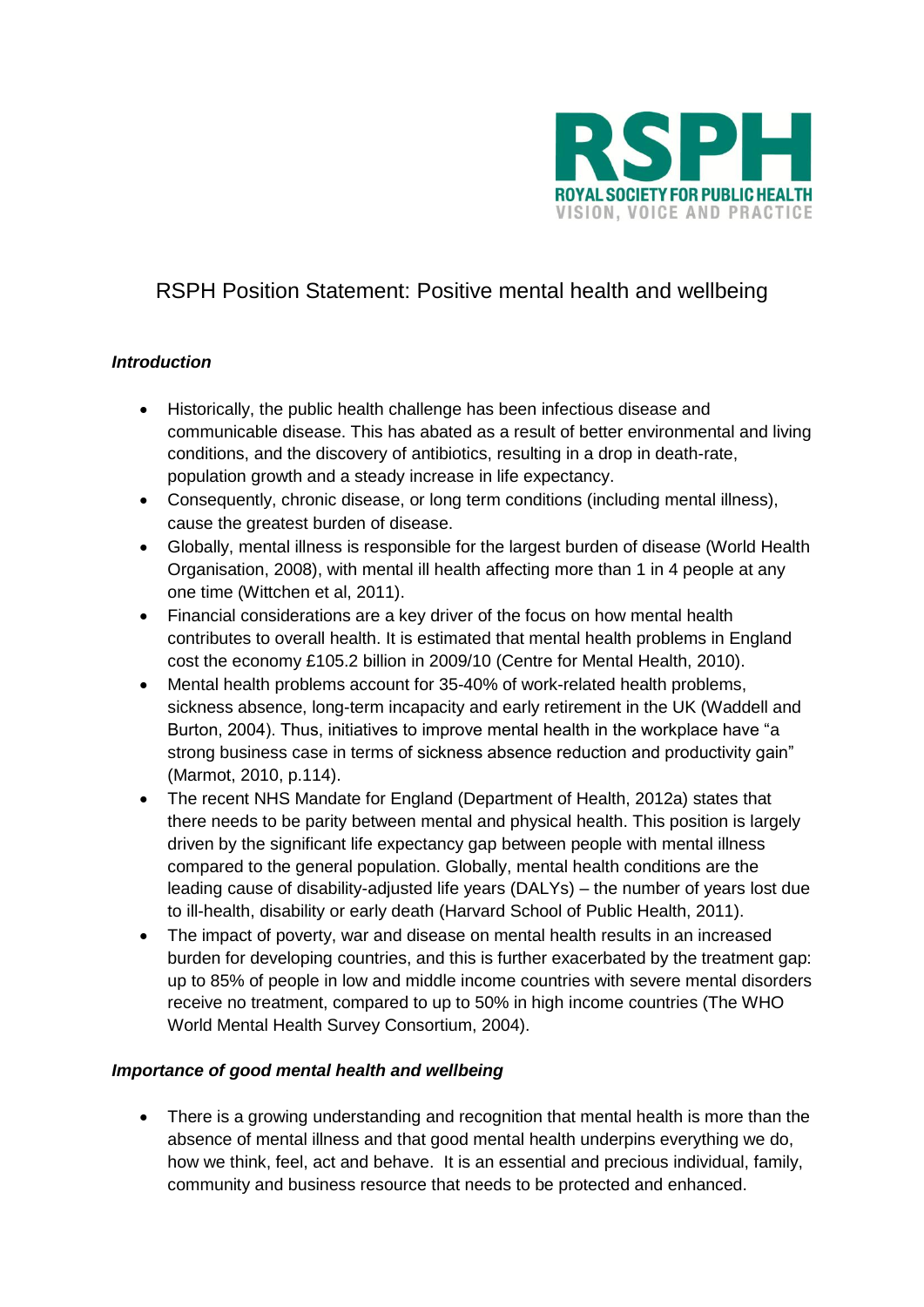- People with higher levels of good mental health and wellbeing have better general health (NHS Information Centre, 2011), use health services less (Lyubomirsky et al, 2005a; Pressman & Cohen, 2005), live longer (Chida & Steptoe, 2008), have better educational outcomes (NICE, 2009a; NICE, 2009b), are more likely to undertake healthier lifestyles (Lyubomirsky et al, 2005a) including reduced smoking and harmful levels of drinking (Deacon et al, 2009), are more productive at work (NICE, 2009a; Boorman, 2009), take less time off sick (Keyes, 2005; Mills et al, 2007), have higher income (Lyubomirsky et al, 2005a), have stronger social relationships (Pressman & Cohen, 2005; Lyubomirsky et al, 2005a; Dolan et al, 2006) and are more social (Centre for Mental Health, 2009; Coid et al, 2006).
- Higher levels of mental wellbeing are also associated with reduced levels of mental ill-health in adulthood (Lyubmirsky et al, 2005b; Keyes et al, 2010).
- A key argument for promoting mental health and preventing mental illness is the paucity of evidence of effectiveness of interventions once mental illness has been diagnosed. In a population modelled analysis, Andrews et al, (2004) showed that providing mental health interventions of proven effectiveness to all people who could benefit from them, would only alleviate 28% of the burden of mental disorders. In addition, 60% of the burden was deemed unavoidable.

## *What is good mental health and wellbeing?*

- The World Health Organization (2005) defines mental health as "a state of wellbeing in which the individual realises his or her own abilities, can cope with the normal stresses of life, can work productively and fruitfully, and is able to make a contribution to his or her community".
- As in the WHO's definition of health ("a state of complete physical, mental and social wellbeing and not merely the absence of disease or infirmity"), mental health is not just the absence of illness, but requires an additional positive 'something' to be present in the individual. Thus, the concept of an individual's mental health state is increasingly being uncoupled from mental illness.
- Mental health and wellbeing consists of emotional wellbeing or happiness, psychological wellbeing and social wellbeing.
- Psychological wellbeing is sometimes defined as consisting of six dimensions: positive evaluation of oneself and one's past life (self-acceptance); a sense of continued growth and development as a person; the belief that one's life is purposeful and meaningful; the possession of quality relations with others; the capacity to manage effectively one's life and surrounding world (environmental mastery); and a sense of self-determination (autonomy) (Keyes, 2006; Deci and Ryan, 2006).
- Social wellbeing has been defined as "individuals' perceptions of the quality of their relationships with other people, their neighbourhoods, and their communities" (Keyes, 2006, p.5) with social wellbeing being made up of various dimensions including social integration, social acceptance, social contribution, social actualization and social coherence.
- The highest state of subjective wellbeing is seen by many experts as the place where emotional, psychological and social wellbeing are combined: "Wellbeing can be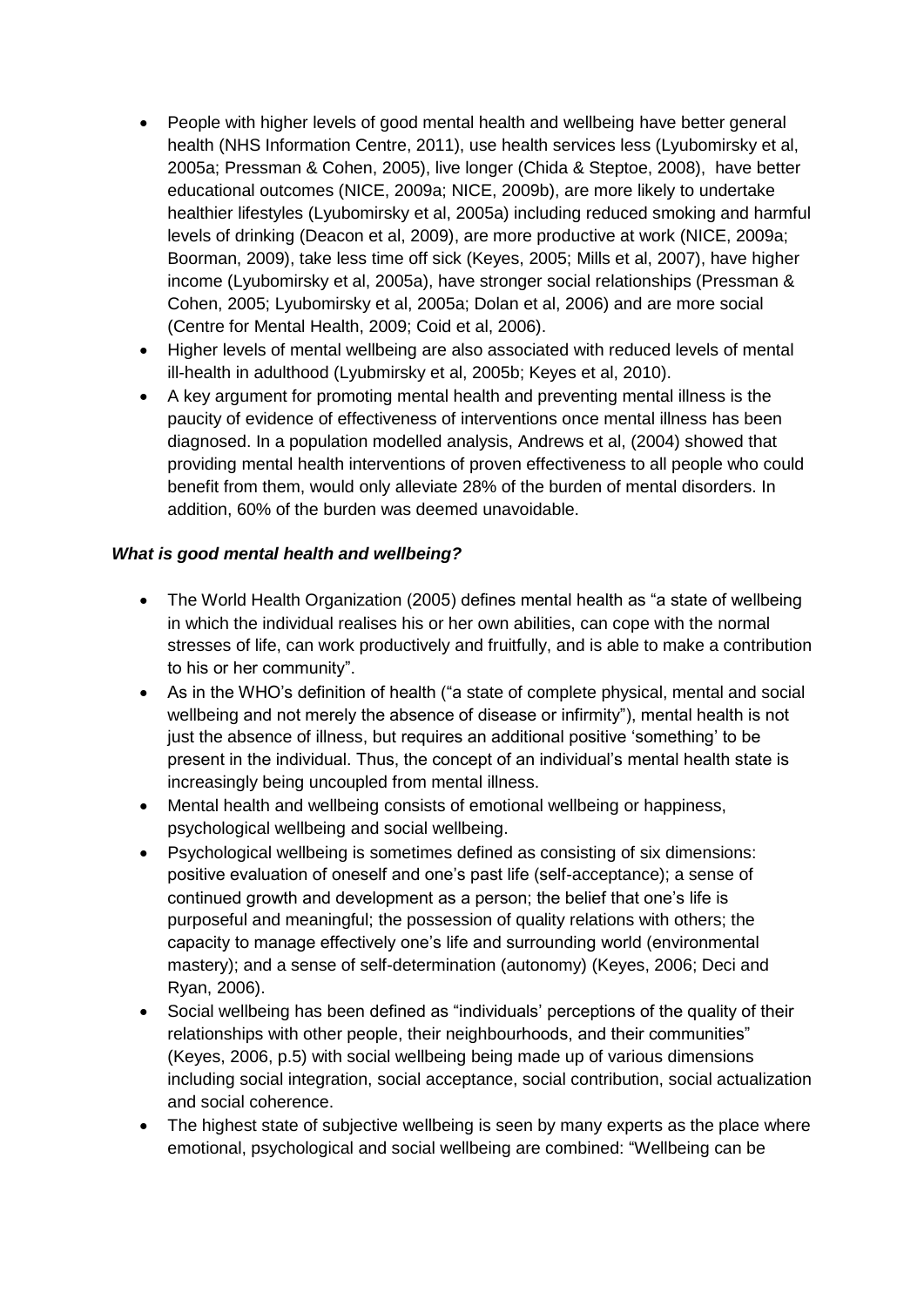understood as how people feel and how they function, both on a personal and a social level, and how they evaluate their lives as a whole." (nef, 2012, p.8).

- Thus, rather than simply focussing on preventing and treating mental illness, there also is potential to actively promote positive mental health. However, this needs to be in the context of community: personal wellbeing acquired at the expense of the wellbeing of other people or groups cannot be a good thing.
- The Foresight report on Mental Capital and Wellbeing (Kirkwood et al, 2008) highlights the role of good mental capital (defined as: "the totality of an individual's cognitive and emotional resources, including their cognitive capability, flexibility and efficiency of learning, emotional intelligence (for example, empathy and social cognition), and resilience in the face of stress") and being able to successfully use it, in having good mental health.
- The report takes a life course approach to the building up and decline of mental capital, highlighting that at different points in life, the factors (for example, genetics, nutrition or social environment) that influence mental capital most, may change. The importance of the life course approach is that the determinants of mental capital (or lack of) tend to cluster in certain sub-groups of the population and to accumulate throughout life, resulting in significant systematic inequalities. This includes a transgenerational transmission of disadvantage from parents to children, perpetuating cycles of inequality.
- The Foresight Report was informed by a large number of literature reviews that are currently archived and available at [http://webarchive.nationalarchives.gov.uk/+/http://www.bis.gov.uk/foresight/our](http://webarchive.nationalarchives.gov.uk/+/http:/www.bis.gov.uk/foresight/our-work/projects/current-projects/mental-capital-and-wellbeing/reports-and-publications)[work/projects/current-projects/mental-capital-and-wellbeing/reports-and-publications](http://webarchive.nationalarchives.gov.uk/+/http:/www.bis.gov.uk/foresight/our-work/projects/current-projects/mental-capital-and-wellbeing/reports-and-publications)

## *Determinants of mental health and wellbeing*

- Research indicates that mental health and wellbeing is influenced by:
	- a. Parents, through genes and upbringing (50% of variation in wellbeing between people)
	- b. Circumstances, including income, material possessions, marital status, neighbourhood and climate (10% of variation)
	- c. Outlook and activities, including friendships, being involved in community, hobbies and attitude to life (40% of variation) (Lykken, 1999; Lyubomirsky et al, 2005b).
- The World Health Organization (2005) states that "some of the major determinants of mental health are located within social and economic domains and include: social inclusion and access to supportive social networks; stable and supportive family, social and community environments; access to a variety of activities; having a valued social position; physical and psychological security; opportunity for self-determination and control of one's life; and access to meaningful employment, education, income and housing." (p.92)
- Thus, there determinants are the same as the determinants of health and they result in social inequalities in mental health outcomes: "The importance of mental health and wellbeing is directly and indirectly related at every level to human responses to inequalities" (Friedli, 2009, p.39).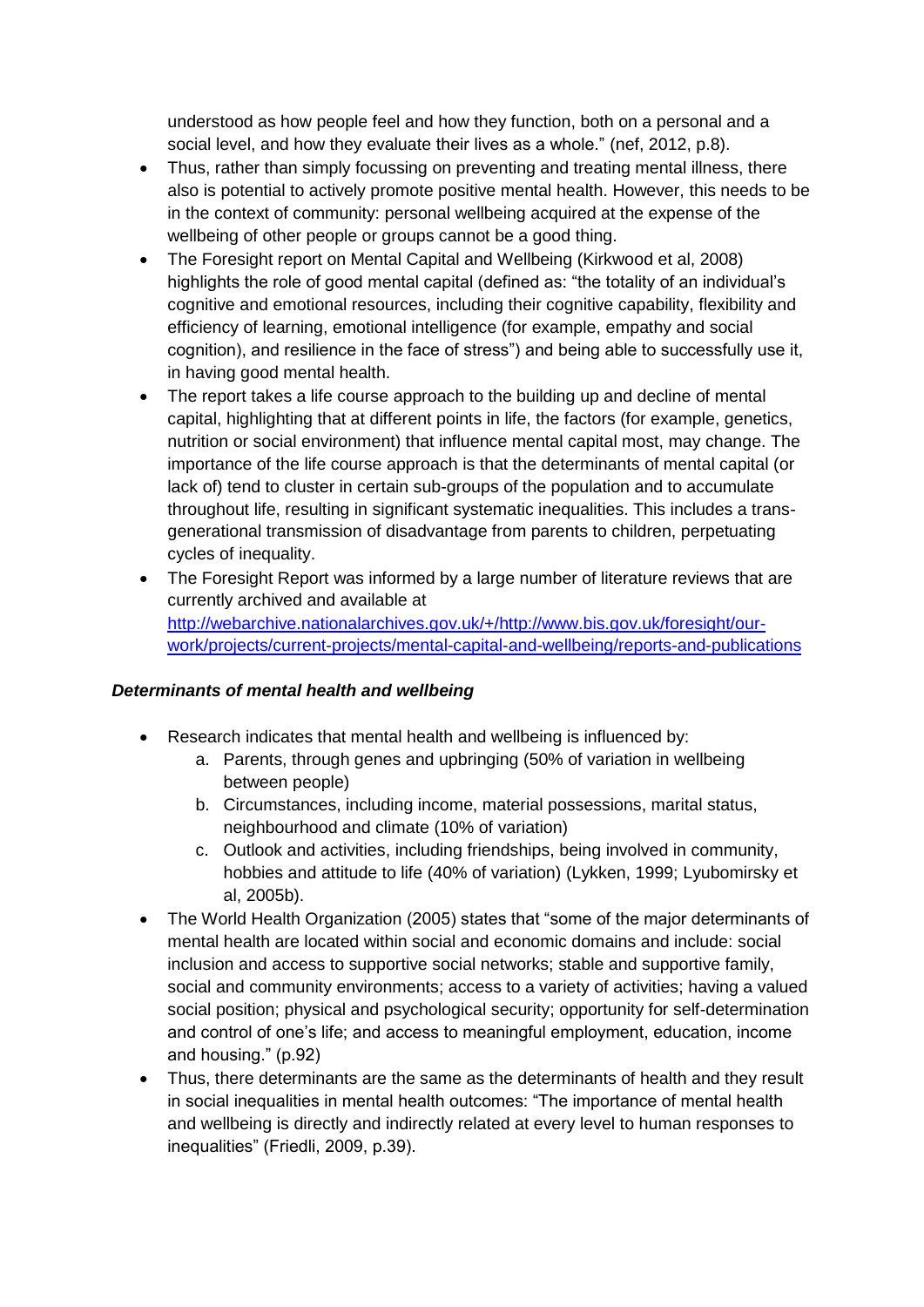#### *Improving mental wellbeing*

- There are a range of effective approaches and interventions to promote mental health and wellbeing at policy, community and individual levels. As many key determinants of mental health are socio-economic and environmental, the RSPH believes that policymakers at national and local level have a responsibility to ensure that policies help address, not increase, inequalities in mental health and wellbeing.
	- Key to this is the importance of addressing inequalities through fiscal and other economic approaches: the contribution by health and social care agencies, schools and local organisations can only mitigate against these economic determinants.
	- The Department of Health's "No health without mental health" implementation framework (Department of Health, 2012b) provides guidance on how better public mental health can be made a reality by local organisations both individually and collectively. This includes the role of clinical commissioning groups (CCGs), providers of mental health and community health services, local authorities, health and wellbeing boards, social services, community groups, schools and colleges, and the criminal justice system.
	- The challenge for policy implementers is to embed mental health promotion throughout wider policy rather than create a new discipline separate and discrete from other areas, for example, mental health is often seen within its own chapter in Health and Wellbeing strategies whilst work to support parenting and early child interventions sit in a different place.

#### **Some examples of tools and approaches to promote mental wellbeing**

- There are lots of examples of interventions to improve mental health and wellbeing, and they can act at different levels – whether population, community or individual.
- One tool available to assess the impact of policies is mental wellbeing impact assessment (MWIA). It ensures that a policy, programme, service or project has maximum equitable impact on people's mental wellbeing – at individual, community or structural level. It also enables policymakers to focus on those population groups most at risk of poorer mental wellbeing, thus reducing health inequalities.
- MWIA aims to reduce the negative impacts on mental wellbeing of a policy, programme or service, and maximise the positive impacts. The key areas that MWIA seeks to address are the protective factors for mental health: enhancing control; increasing resilience and community assets; and facilitating participation and promoting inclusion as well as the wider determinants of health (National MWIA Collaborative, 2011).
- However, it should be acknowledged that mental wellbeing may not be the only consideration of importance, and achieving "maximum wellbeing" for individuals and communities may involve including other impacts, including economic, cultural, environmental and political.
- Foresight commissioned nef to come up with five key messages to address the question of how flourishing mental health could be promoted and increased. The result was their five ways to wellbeing: 'connect'; 'be active'; 'take notice'; 'keep learning'; and 'give' (nef, 2011).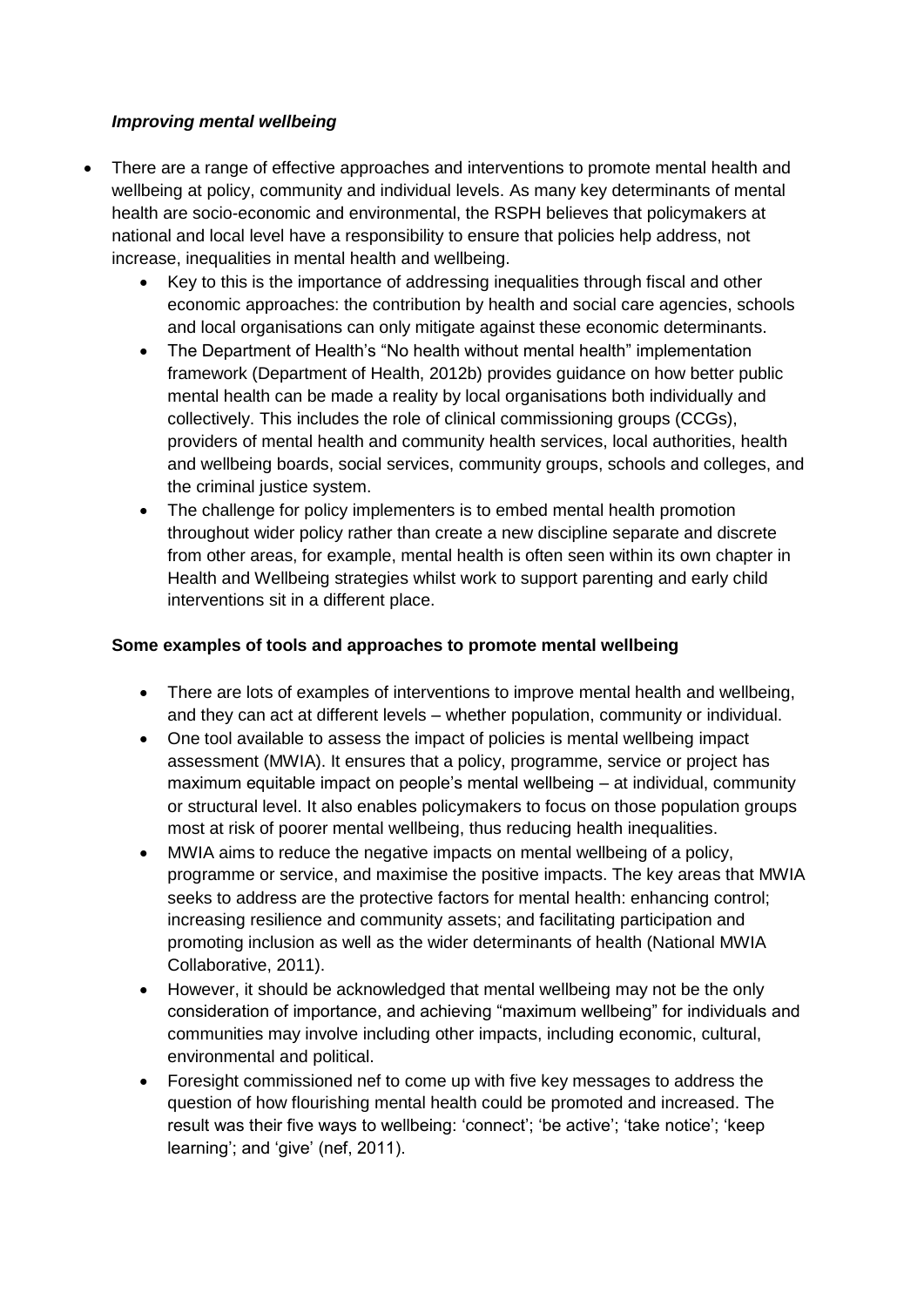- These five ways are easily applied at individual, community, organisational and strategic levels; and evidence suggests that they are being used in many different settings, for example, by churches, GP surgeries and local radio to encourage improved mental wellbeing.
- The Family Nurse Partnership is an evidence-based approach to developing mental wellbeing of young first time mothers and their children. Through a structured programme of home visits delivered by specially trained Family Nurses from pregnancy until the child is two years old, families are supported and linked to relevant external services (Ormston & McConville, 2012). Research by the Centre for Mental Health highlights the importance of fidelity to the model and the need to target interventions on those most likely to benefit (Brown et al, 2012).
- Building community resilience is an important aim for building community and individual wellbeing. Evidence-based initiatives like Timebanking [\(www.timebanking.org\)](http://www.timebanking.org/) can offer benefits for emotional and social wellbeing.
- The Joint Commissioning Panel for Mental Health's Guidance for Commissioning Public Mental Health Services (JCPMH, 2012) is written for those responsible for commissioning mental health and wellbeing services, for example, those working in Health and Wellbeing Boards, Local Authorities and Clinical Commissioning Groups. It provides the rationale for spending on mental health and also explains what good quality public mental health interventions look like
- However, it is important to acknowledge that a focus on mental wellbeing and prevention will not remove the need for specialist mental health services, neither should there be redistribution of resources currently spent on secondary and tertiary mental health care.

## *The RSPH's work*

- In the Department of Health implementation framework supporting "No health without mental health" (Department of Health, 2012b), the Royal Society for Public Health pledges to "develop a range of accessible short training programmes and a linked accredited qualification to support the implementation of the framework" (p.48). The aim of this is to increase awareness of mental health and wellbeing within the professions, practitioner groups and organisations in the voluntary, public hand private sectors who work to improve population health and wellbeing. We pledged to help increase capacity and capability to provide universal and targeted support at community and workplace level.
- The RSPH has developed a new Level 2 Award in Understanding Mental Health and Wellbeing, which will be rolled out nationally during 2013. The qualification draws on theoretical models of the difference between mental illness and mental wellbeing, highlighting the role of the 'five ways to wellbeing' described above. One of the key groups we are targeting for this qualification are health champions and community connectors, who we believe are key to addressing health inequalities at community level.
- We have also developed a national one-day training programme aimed at practitioners with a responsibility for brief interventions in the wider workforce. 'Understanding Mental Health and Wellbeing' sets out the fundamentals of mental health and wellbeing, and the strategies that may be used to promote it. The focus of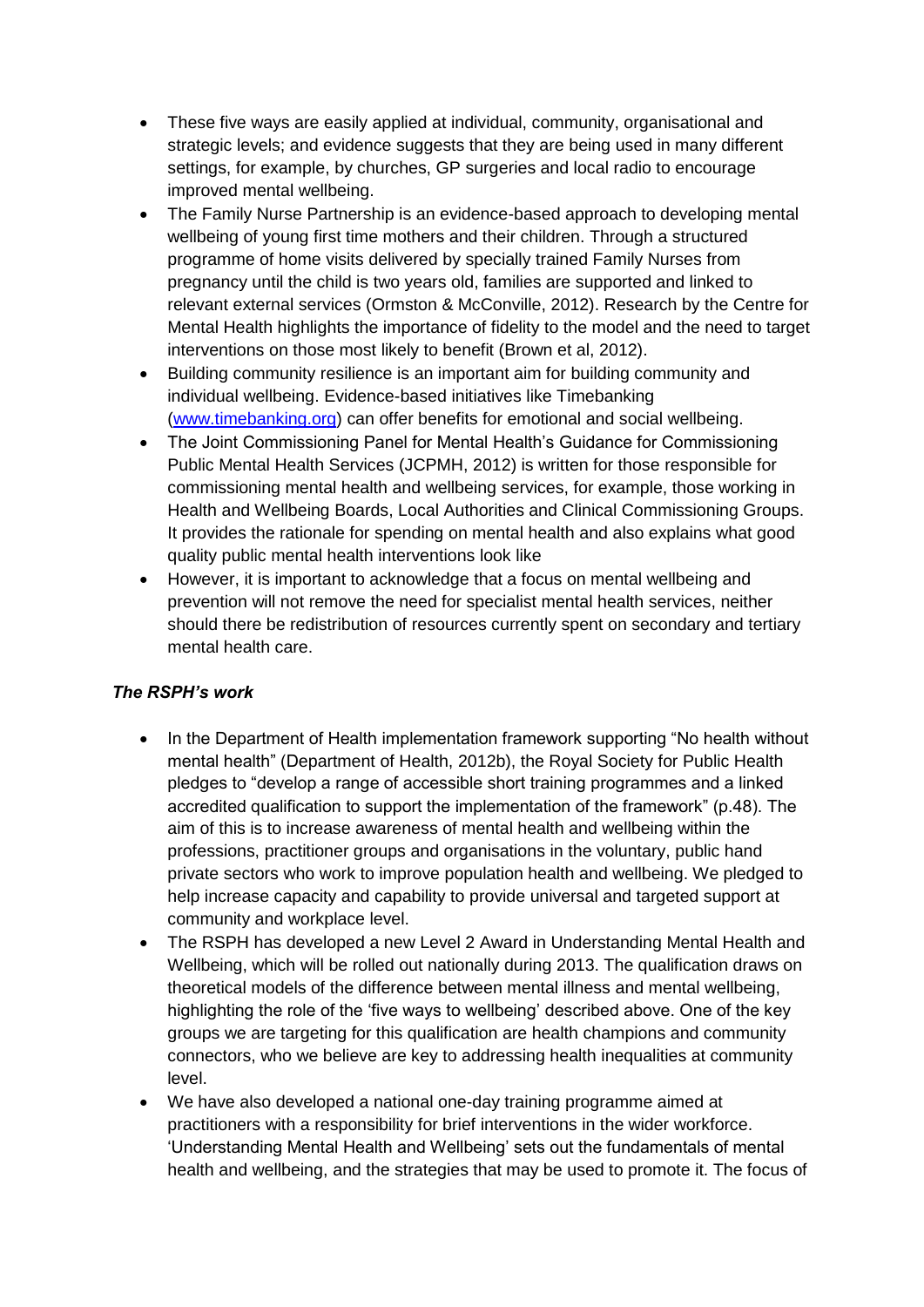the programme is on protecting and improving mental health and wellbeing and identifying local opportunities for doing so.

- Our position statement, 'Tackling health inequalities through an assets-based approach to community development', explains our rationale for working at community level to tackle health inequalities (RSPH, 2013).
- In 2012 we ran a seminar addressing how public mental health would be positioned in England following the transition of public health into local authorities in 2013. This is also a key area of work for the RSPH, as we are very keen to ensure that public health, and public mental health in particular, are given the priority they require within local authorities, health and wellbeing boards and clinical commissioning groups (RSPH, 2012).
- Through our accreditation services we support Mental Health First Aid (MHFA) England's "Train the Trainer" programmes for those working with both the adults and young people.
- We also support the National Association for People Abused in Childhood (NAPAC) is a charity providing support and information for adults who were abused in childhood. The RSPH has supported NAPAC through accreditation of its innovative training programme which provides an understanding of childhood abuse, the enduring impacts for adult survivors and the best practice guidelines to support those on the healing journey.
- The RSPH has supported Signpost UK through accreditation of its "Mental Health Brokerage" training programme, which aims to train those people who wish to become Support Brokers. The Brokers will then support people with estimated personal budgets to work out the best way to meet their social care needs, create a social care plan and use their estimated budget to choose the right support to meet their eligible social care needs.
- The RSPH has accredited the South London and Maudsley NHS Foundation Trust's Mental Wellbeing Impact Assessment (MWIA) training programme. This programme provides an understanding of the factors which support mental wellbeing, the processes involved in an MWIA and, as part of the programme, participants complete an MWIA on a chosen policy, service or project. By the end of the programme, the trainees are able to use MWIA to improve the impact that their own projects and organisations have on mental wellbeing.
- We will continue to work towards promoting mental health related training, education and accreditation support and see mental health and wellbeing as an important building block for RSPH's mission to improve health for all our populations.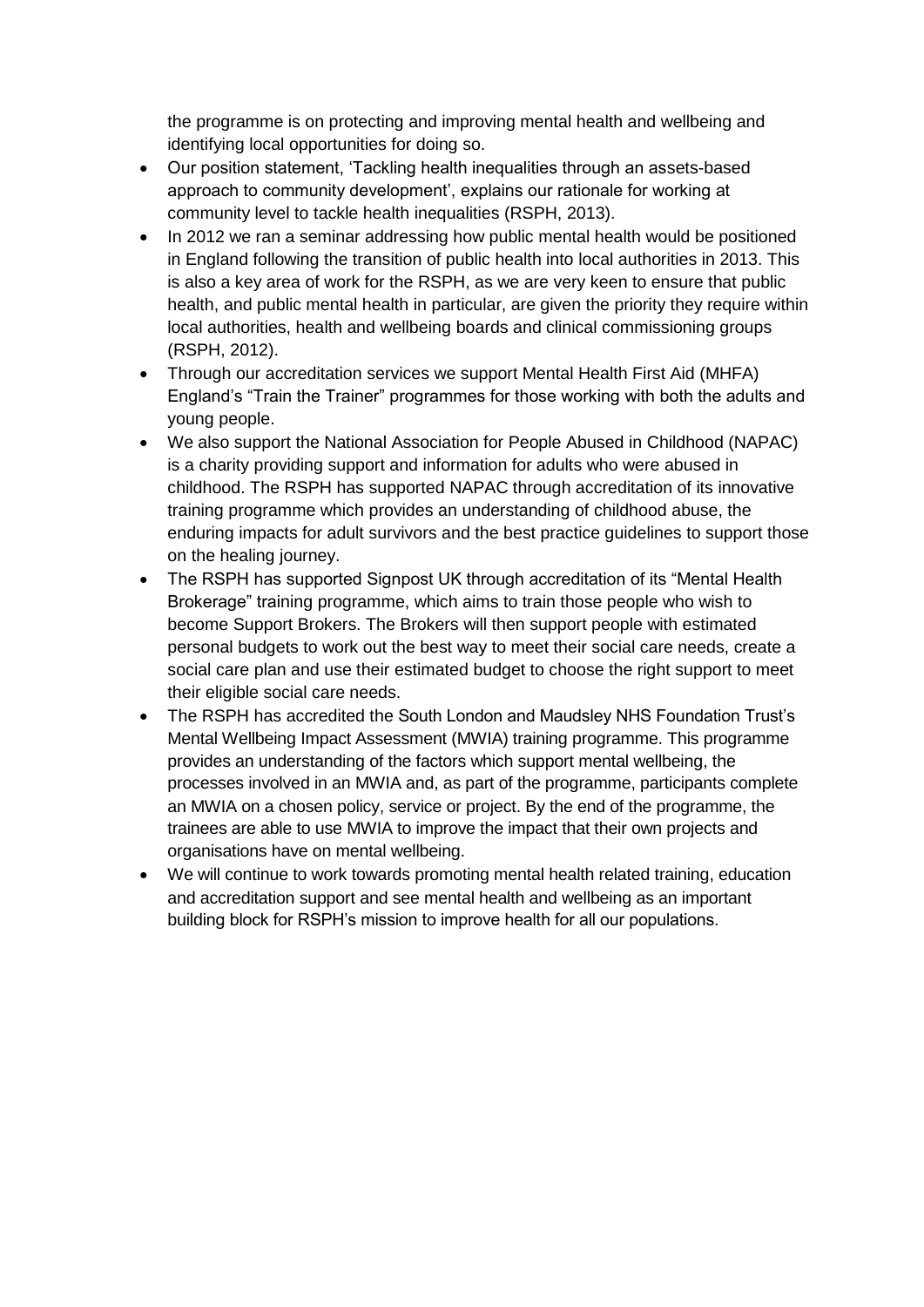#### **References**

Andrews, G., Issakidis, C., Sanderson, K., Corry, J., Lapsley, H., 2004. Utilising survey data to inform public policy: comparison of the cost-effectiveness of treatment of ten mental disorders. *The British Journal of Psychiatry*, 184, 526-33.

Boorman, S., 2009. *NHS Health and Wellbeing*. Final report. London: Department of Health.

Brown, E.R., Khan, L., and Parsonage, M., 2012. *A Change to Change: Delivering effective parenting programmes to transform lives.* Centre for Mental Health. Available at [http://www.centreformentalhealth.org.uk/pdfs/chance\\_to\\_change.pdf](http://www.centreformentalhealth.org.uk/pdfs/chance_to_change.pdf) (accessed 09/04/13).

Centre for Mental Health (2009). The chance if a lifetime: preventing early conduct problems and reducing crime. London: SCMH. Available at [http://www.centreformentalhealth.org.uk/pdfs/chance\\_of\\_a\\_lifetime.pdf](http://www.centreformentalhealth.org.uk/pdfs/chance_of_a_lifetime.pdf) (accessed 07/05/13).

Centre for Mental Health, 2010. *The economic and social costs of mental health problems in 2009/10*. London: Centre for Mental Health. Available at: [http://www.centreformentalhealth.org.uk/pdfs/Economic\\_and\\_social\\_costs\\_2010.pdf](http://www.centreformentalhealth.org.uk/pdfs/Economic_and_social_costs_2010.pdf) (accessed 12/03/13).

Chida, Y. and Steptoe, A., 2008. Positive psychological wellbeing and mortality: A quantitative review of prospective observational studies. *Psychosomatic Medicine*, 70, 741-756.

Coid J, Yang M, Roberts A et al., 2006. Violence and psychiatric morbidity in the national household population of Britain: public health implications. *British Journal of Psychiatry*, 189, 12-19.

Deacon L, Carlin H, Spalding J, Giles S, Stansfield, J., Hughes, S., Perkins, C., Bellis, M.A., 2009. *North West mental wellbeing survey 2009: Summary*. North West Public Health Observatory. Available at: <http://www.apho.org.uk/resource/item.aspx?RID=91192> (accessed 16/04/13).

Deci E,L and Ryan R.M., 2008. Hedonia, eudaimonia, and wellbeing: an introduction. *Journal of Happiness Studies*, 9, 1-11.

Department of Health, 2012a. *The Mandate: A mandate from the Government to the NHS Commissioning Board: April 2013 to March 2015*. Available at: <http://publications.dh.gov.uk/files/2012/11/mandate.pdf> (accessed 12/03/13).

Department of Health, 2012b. *No health without mental health: implementation framework*. Available at [http://www.dh.gov.uk/health/files/2012/07/No-Health-Without-](http://www.dh.gov.uk/health/files/2012/07/No-Health-Without-Mental-Health-Implementation-Framework-Report-accessible-version.pdf)[Mental-Health-Implementation-Framework-Report-accessible-version.pdf](http://www.dh.gov.uk/health/files/2012/07/No-Health-Without-Mental-Health-Implementation-Framework-Report-accessible-version.pdf) (accessed 12/03/13).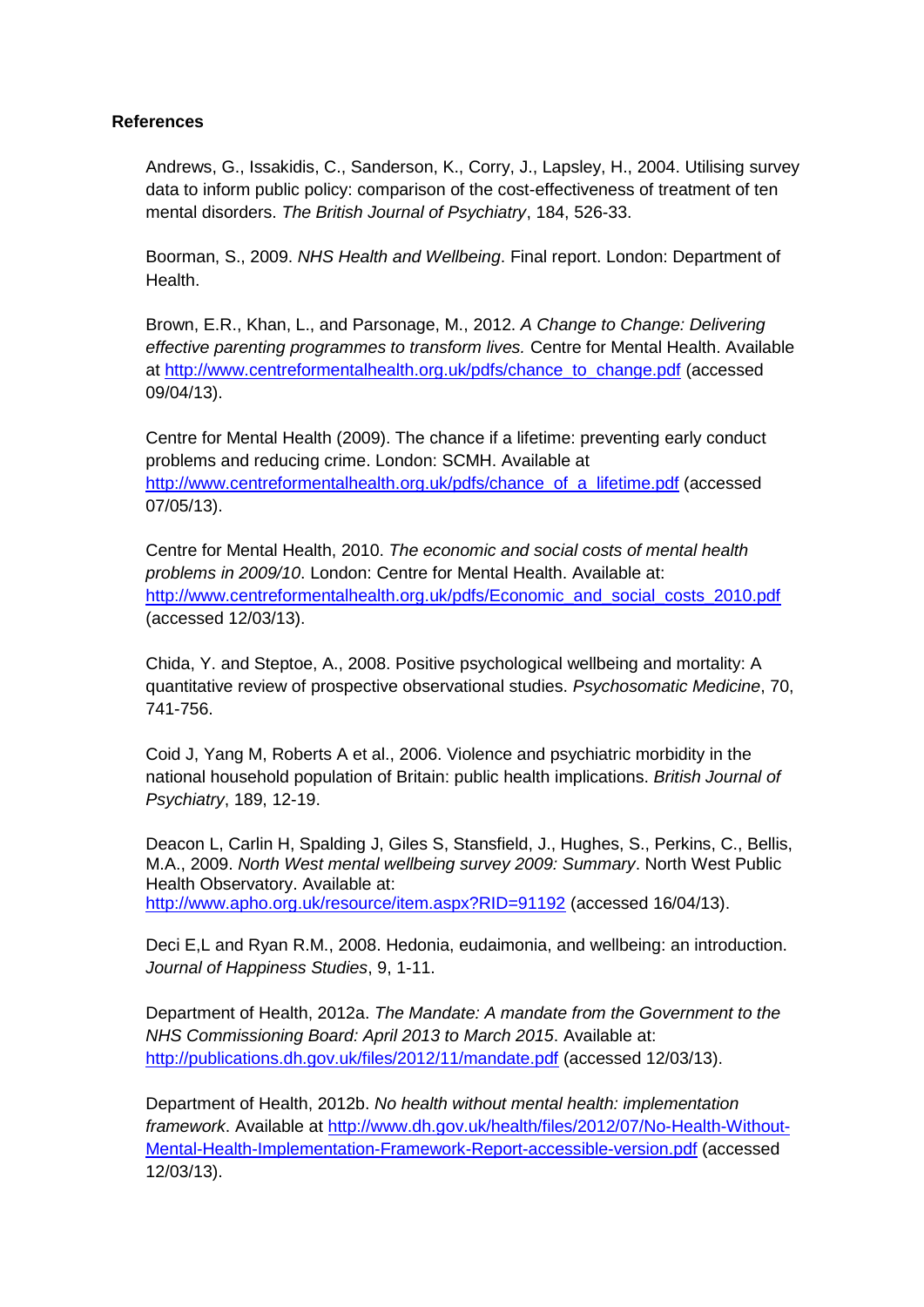Dolan, P., Peasgood, T., White, M., 2006. *Review of research on the influences on personal wellbeing and application to policy making*. London: DEFRA.

Friedli, L., 2009. *Mental health, resilience and inequalities – a report for WHO Europe and the Mental Health foundation*. Available at: [http://www.euro.who.int/\\_\\_data/assets/pdf\\_file/0012/100821/E92227.pdf](http://www.euro.who.int/__data/assets/pdf_file/0012/100821/E92227.pdf) (accessed 12/03/13).

Harvard School of Public Health, 2011. *The Global Economic Burden of Noncommunicable Diseases.* Available at: [http://www3.weforum.org/docs/WEF\\_Harvard\\_HE\\_GlobalEconomicBurdenNonCommun](http://www3.weforum.org/docs/WEF_Harvard_HE_GlobalEconomicBurdenNonCommunicableDiseases_2011.pdf)

[icableDiseases\\_2011.pdf](http://www3.weforum.org/docs/WEF_Harvard_HE_GlobalEconomicBurdenNonCommunicableDiseases_2011.pdf) (accessed 16/04/13).

JCPMH., 2012. *Guidance for commissioning public mental health services.* Available at <http://www.jcpmh.info/library/guidance-for-commissioning-public-mental-health-services/> (accessed 12/03/13).

Keyes, C.L.M., and Grzywacz, J.G., 2005. Health as a complete state: the added value in work performance and healthcare costs. *Journal of Occupational and Environmental Medicine*, 47(5), 523–32.

Keyes C.L.M., 2006. Subjective wellbeing in mental health and human development research worldwide: An introduction. *Social Indicators Research*, 77, 1-10

Keyes, C.L.M., Dhingra, S.S., Simoes, E.J., 2010. Change in level of positive mental health as a predictor of future risk of mental illness. *American Journal of Public Health*, 100(12), 2366-71.

Kirkwood, T., Bond, J., May, C., McKeith, I. and Teb, M., 2008. *Foresight Mental Capital and Wellbeing Project. Mental capital through life: Future challenges*. London: The Government Office for Science. Available at:

[http://www.bis.gov.uk/assets/BISCore/corporate/MigratedD/ec\\_group/99-08-FO\\_on.pdf](http://www.bis.gov.uk/assets/BISCore/corporate/MigratedD/ec_group/99-08-FO_on.pdf) (accessed 16/04/13).

Lykken, D., 1999. *Happiness: the nature and nurture of Joy and Contentment*. New York: St Martin's Press New York.

Lyubomirsky, S., King, L.A., Diener, E., 2005a. The benefits of frequent positive affect: Does happiness lead to success. *Psychological Bulletin*, 131, 803–55.

Lyubomirsky, S., Sheldon, K.M., Schkade, D., 2005b. Pursuing Happiness: the architechure of sustainable change. *Review of General Psychology*, 9, 111-31.

Marmot, M., 2010. *Fair Society, Healthy Lives.* London: Institute of Health Equity. Available at [http://www.instituteofhealthequity.org/projects/fair-society-healthy-lives-the](http://www.instituteofhealthequity.org/projects/fair-society-healthy-lives-the-marmot-review)[marmot-review](http://www.instituteofhealthequity.org/projects/fair-society-healthy-lives-the-marmot-review) (accessed 20/12/12).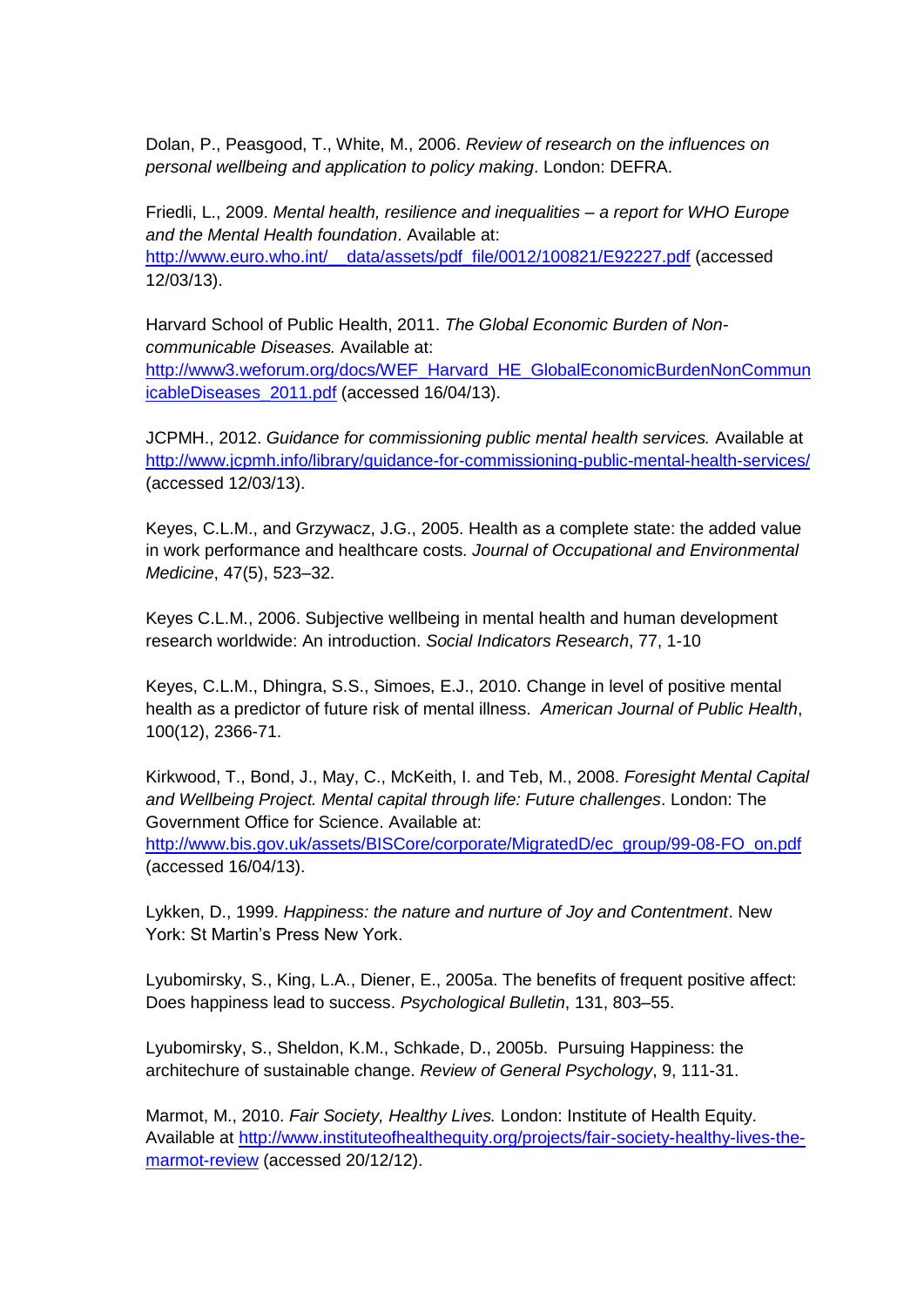Mills, P., Kessler, R., Cooper, J., Sullivan, S., 2007. Impact of a health promotion program on employee health risks and work productivity. *American Journal of Health Promotion*, 22(1), 45-53.

National MWIA Collaborative (2011). *Mental wellbeing impact assessment toolkit*. Available at:<http://www.apho.org.uk/resource/item.aspx?RID=95836> (accessed 16/04/13).

nef, 2011. *Five ways to wellbeing: New applications, new ways of thinking*. Available at: <http://www.neweconomics.org/publications/five-ways-to-wellbeing> (accessed 12/03/13).

nef, 2012. *Measuring wellbeing: A guide for practitioners*. Available at [http://www.neweconomics.org/publications/measuring-wellbeing](http://www.neweconomics.org/publications/measuring-well-being) (accessed 20/03/13).

NHS Information Centre, 2011. *Health Survey for England – 2010. Respiratory Health: Chapter 7. Wellbeing, health and work.* Available at: [https://catalogue.ic.nhs.uk/publications/public-health/surveys/heal-surv-resp-heal-eng-](https://catalogue.ic.nhs.uk/publications/public-health/surveys/heal-surv-resp-heal-eng-2010/heal-surv-eng-2010-resp-heal-ch7-well.pdf)[2010/heal-surv-eng-2010-resp-heal-ch7-well.pdf](https://catalogue.ic.nhs.uk/publications/public-health/surveys/heal-surv-resp-heal-eng-2010/heal-surv-eng-2010-resp-heal-ch7-well.pdf) (accessed 16/04/13).

NICE, 2009a. *PH22: Promoting mental wellbeing at work: full guidance.* London: NICE. Available at:<http://guidance.nice.org.uk/PH22/Guidance/pdf/English> (accessed 16/04/13).

NICE, 2009b. *Promoting young people's social and emotional wellbeing in secondary education (PH20).* London: NICE. Available at:<http://www.nice.org.uk/PH20> (accessed 16/04/13).

Ormston, R., and McConville, S., 2012. *Evaluation of the family nurse partnership programme in NHS Lothian, Scotland: 3rd Report – Infancy.* Scottish Government Social Research. Available at<http://www.scotland.gov.uk/Resource/0041/00411535.pdf> (accessed 09/04/13).

Pressman, S.D., and Cohen, S., 2005. Does positive affect influence health? *Psychological Bulletin*,131(6), 925–71

RSPH, 2012. *Mental Health in the New Public Health System: Seminar Briefing*. Available at [http://www.rsph.org.uk/en/about-us/latest-news/press-releases/press](http://www.rsph.org.uk/en/about-us/latest-news/press-releases/press-release1.cfm/pid/B91EBBC5-1CED-4AA7-B25ED10E392353E1)[release1.cfm/pid/B91EBBC5-1CED-4AA7-B25ED10E392353E1](http://www.rsph.org.uk/en/about-us/latest-news/press-releases/press-release1.cfm/pid/B91EBBC5-1CED-4AA7-B25ED10E392353E1) (accessed 20/03/13)

RSPH, 2013. *Tackling health inequalities through an assets-based approach to community development: Position Statement*. Available at: [http://www.rsph.org.uk/en/about-us/policy-and-projects/projects/healthy](http://www.rsph.org.uk/en/about-us/policy-and-projects/projects/healthy-communities.cfm)[communities.cfm](http://www.rsph.org.uk/en/about-us/policy-and-projects/projects/healthy-communities.cfm) (accessed 20/03/13)

The WHO World Mental Health Survey Consortium, 2004. Prevalence, Severity, and Unmet Need for Treatment of Mental Disorders in the World Health Organization World Mental Health Surveys. *Journal of the American Medical Association*, 291, 2581-90.